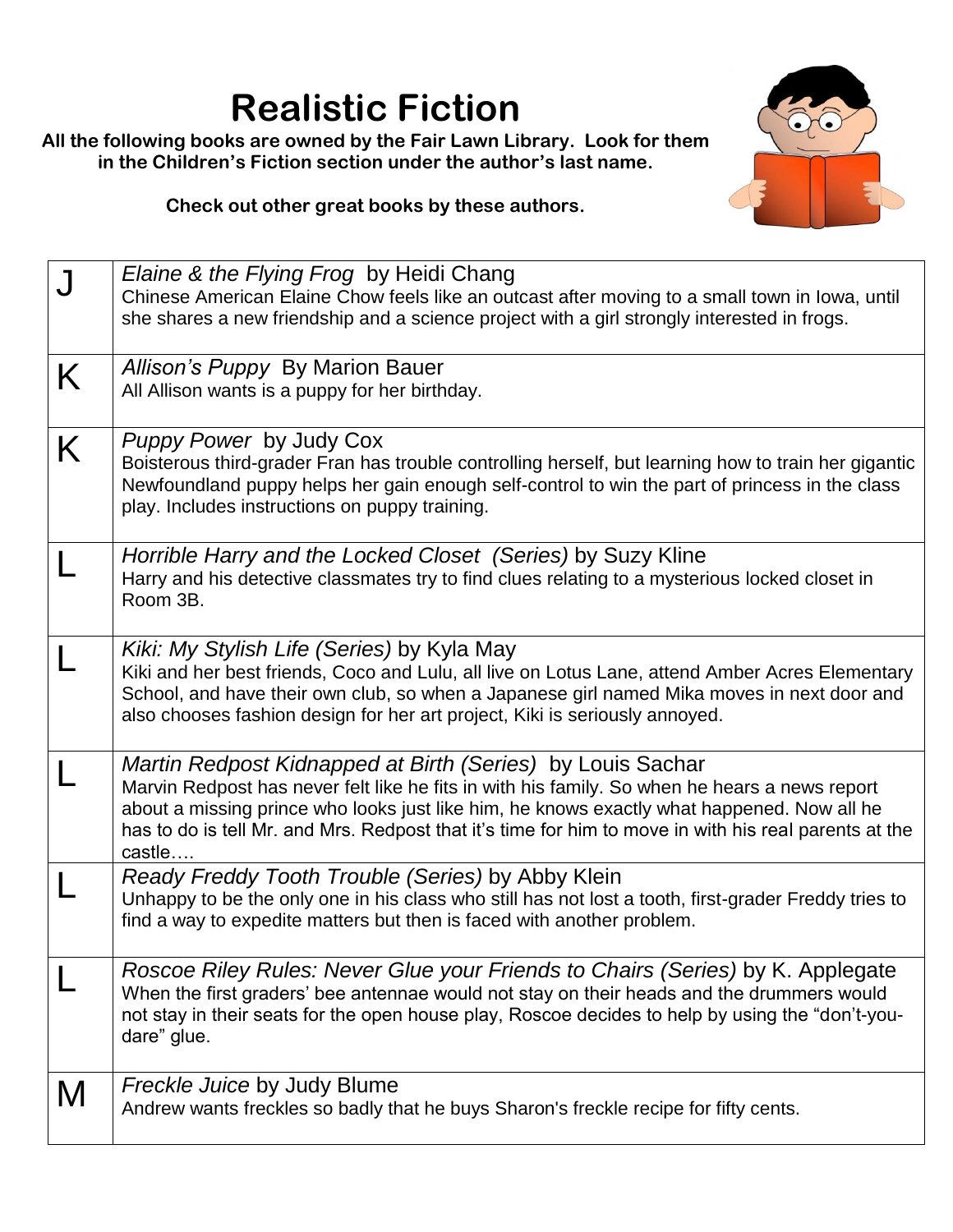| M         | Ghost by Jason Reynolds                                                                                                            |
|-----------|------------------------------------------------------------------------------------------------------------------------------------|
|           | Ghost, a naturally talented runner and troublemaker, is recruited for an elite middle school track                                 |
|           | team.                                                                                                                              |
|           |                                                                                                                                    |
| M         | <i>lvy and Bean (Series)</i> by Anne Barrows                                                                                       |
|           | When seven-year-old Bean plays a mean trick on her sister, she finds unexpected support for                                        |
|           | her antics from Ivy, the new neighbor, who is less boring than Bean first suspected.                                               |
|           |                                                                                                                                    |
| M         | Martin Bridge Blazing Ahead (Series) by Jessica Kerrin                                                                             |
|           | Martin's back in two more stories. His first overnight camping trip with the Junior Badgers brings                                 |
|           | a mixed blessing as he shares a cabin room with his friend Alex. The second story, is about a                                      |
|           | familiar family conflict, watching TV or helping dad? See how Martin learns that spending time                                     |
|           | with Dad is more special that his favorite TV show.                                                                                |
|           |                                                                                                                                    |
| M         | Two and Only Kelly Twins by Johanna Hurwitz                                                                                        |
|           | Second-graders Arlene and Ilene Kelly are twins, identical twins to be exact, and they love                                        |
|           | being a pair. They love to dress alike, they have identical pet ferrets, and they do everything                                    |
|           | together. But being a twin is not always easy. And when Arlene gets sick and has to visit the                                      |
|           | hospital, the twins each find out what it's like to be one instead of two. But whether they're                                     |
|           | together or apart, Arlene and Ilene know they're lucky to have each other.                                                         |
|           |                                                                                                                                    |
| N         | Gooney Bird Greene by Lois Lowery<br>A most unusual new student who loves to be the center of attention entertains her teacher and |
|           | fellow second graders by telling absolutely true stories about herself, including how she got her                                  |
|           | name.                                                                                                                              |
|           |                                                                                                                                    |
|           | Ruby Lu, Brave and True (Series) by Lenore Look                                                                                    |
| N         | "Almost-eight-year-old" Ruby Lu spends time with her baby brother, goes to Chinese school,                                         |
|           | performs magic tricks and learns to drive, and has adventures with both old and new friends.                                       |
|           |                                                                                                                                    |
| N         | The Stories Julian Tells by Ann Cameron                                                                                            |
|           | Relates episodes in seven-year-old Julian's life which include getting into trouble with his                                       |
|           | younger brother Huey, planting a garden, what he did to try to grow taller, losing a tooth, and                                    |
|           | finding a new friend.                                                                                                              |
|           |                                                                                                                                    |
|           | $7X9$ = Trouble by Claudia Mills                                                                                                   |
|           | Third-grader, Wilson, struggles with his times-tables in order to beat the class deadline.                                         |
|           |                                                                                                                                    |
| $\bigcap$ | Clementine (Series) by Sara Pennypacker                                                                                            |
|           | While sorting through difficulties in her friendship with her neighbor Margaret, Clementine gains                                  |
|           | several unique hairstyles, all while helping her father in his efforts to banish pigeons.                                          |
|           |                                                                                                                                    |
|           | EllRay Jakes is a Rock Star (Series) by Sally Warner                                                                               |
|           | Eight-year-old EllRay Jakes decides to "borrow" his father's crystals to impress his classmates,                                   |
|           | but his plan to return the crystals before his father notices goes awry.                                                           |
|           |                                                                                                                                    |
|           |                                                                                                                                    |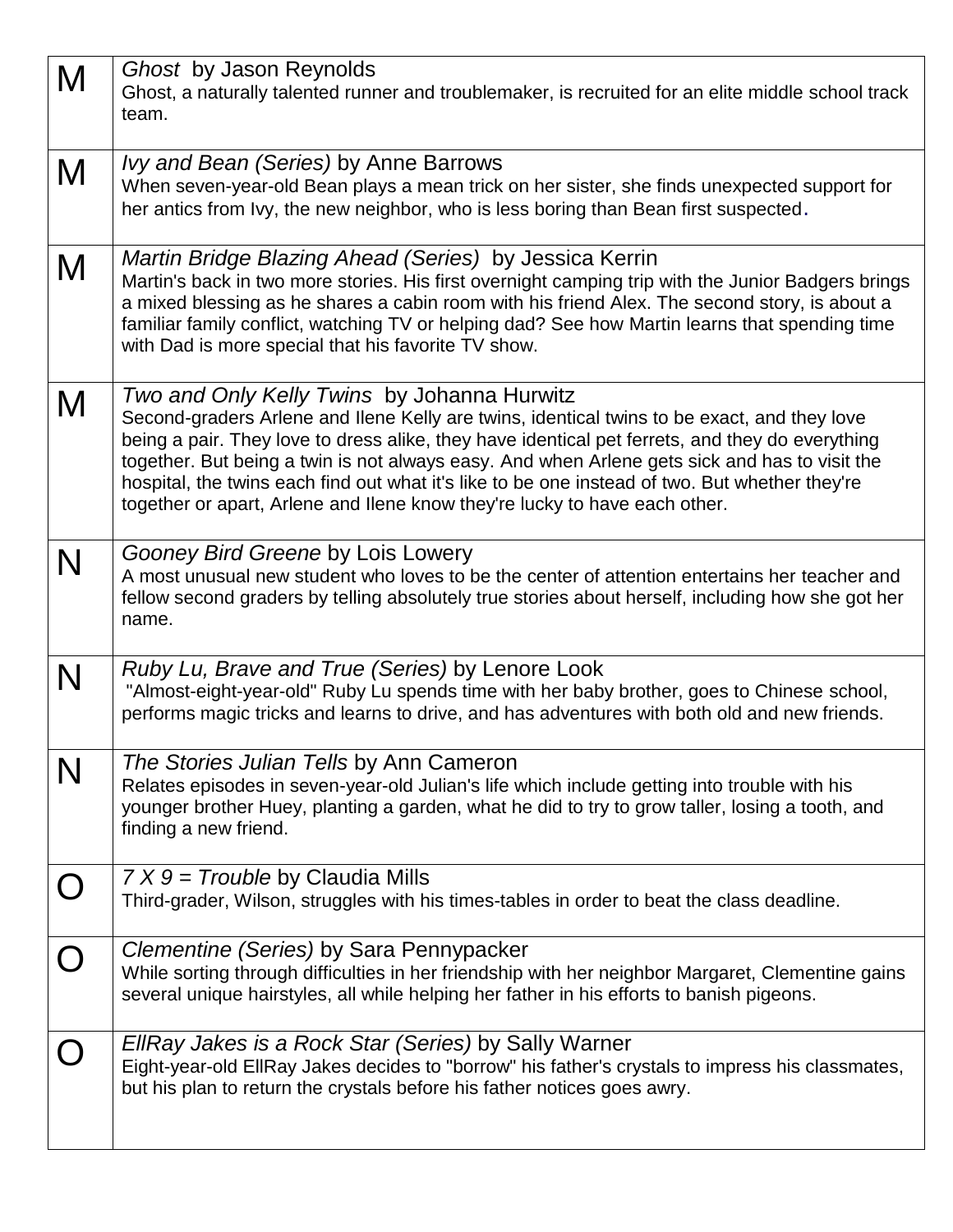|   | Just Grace (Series) by Mericle Harper<br>Comic misadventures ensue when seven-year-old Grace joins forces with her nemesis Sammy<br>in a valiant effort to find the neighbor's missing cat.                                                                                                             |
|---|---------------------------------------------------------------------------------------------------------------------------------------------------------------------------------------------------------------------------------------------------------------------------------------------------------|
|   | The Kid in the Red Jacket by Barbara Park<br>When Howard has to move with his family to a distant state, he is forced to live on a street<br>named Chester Pewe, adjust to a new school, and get used to being shadowed by a little<br>neighbor girl.                                                   |
|   | Nicky Deuce: Welcome to the Family by Steven R. Schirripa & Charles Fleming<br>While his parents are on a cruise, twelve-year-old Nicholas spends his summer in Brooklyn with<br>his grandmother and uncle and learns, with unintended results, about his Italian-American<br>heritage.                 |
|   | Ramona the Brave (Series) by Beverly Cleary<br>Six-year-old Ramona tries to cope with an unsympathetic first-grade teacher, a new room and a<br>ferocious dog.                                                                                                                                          |
|   | Stella Batts Needs a New Name (Series) by Courtney Sheinmel<br>When a classmate makes fun of her name, eight-year-old Stella picks a new one for herself, but<br>discovers that the name she abandoned suits her just fine.                                                                             |
| P | Dory Fantasmagory By Abby Hanlon<br>Dory, youngest in her family, is a girl with a very active imagination, and she spends the<br>summer playing with her imaginary friends, pretending to be a dog, battling monsters, and<br>generally driving her family nuts.                                       |
|   | Judy Moody and Stink: the Mad, Mad, Mad, Mad Treasure Hunt (Series) by<br>Megan McDonald<br>During a weekend trip to Ocracoke Island, siblings Judy and Stink Moody take part in a pirate<br>treasure-hunting game, in which various clues lead them to "pieces of eight," hidden across the<br>island. |
|   | The Worst Best School Year Ever by Barbara Robinson<br>The six horrible Herdmans, the worst kids in the history of the world, cause mayhem throughout<br>the school year.                                                                                                                               |
| P | Year of Billy Miller by Kevin Henkes<br>Seven-year-old Billy Miller starts second grade with a bump on his head and a lot of worries- but<br>bu the end of the year, he has learned many lessons and developed good relationships with his<br>teacher, little sister, and his parents.                  |
|   | Allie Finkle's Rules for Girls: Moving Day by Meg Cabot<br>Nine-year-old Allie Finkle's world is turned upside-down when she learns that her family is<br>moving across town, which will mean a new house, school, best friend, and plenty of new rules.                                                |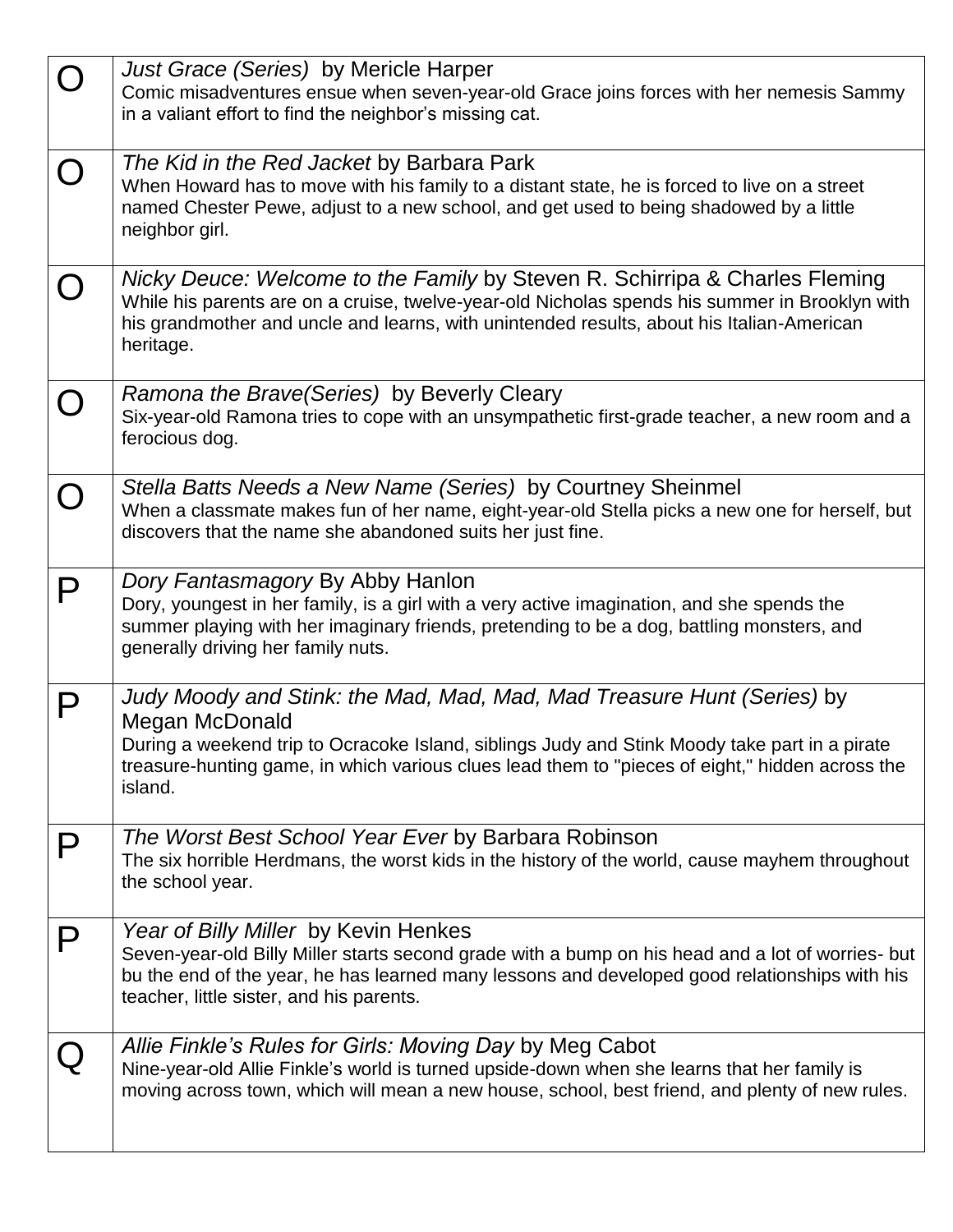|           | Alvin Ho Allergic to Girls, School, and other Scary Things by Lenore Look<br>A young boy in Concord, Massachusetts, who loves superheroes and comes from a long line of<br>brave Chinese farmer-warriors, wants to make friends, but first he must overcome his fear of<br>everything.                      |
|-----------|-------------------------------------------------------------------------------------------------------------------------------------------------------------------------------------------------------------------------------------------------------------------------------------------------------------|
|           | <i>Because of Anya</i> by Margaret Peterson Haddix<br>While ten-year-old Anya faces the difficulties of losing her hair to alopecia, her classmate Keely<br>learns how to stand up for what she knows is right.                                                                                             |
|           | Cody Harmon: King of Pets by Claudia Mills<br>Cody Harmon loves animals--he even has nine pets--so when the school holds a pet show<br>fundraiser, it should be his time to shine.                                                                                                                          |
| ${\bf Q}$ | Penelope Crumb (Series) by Shawn Stout<br>Fourth-grader Penelope Crumb's large nose leads to a family discovery.                                                                                                                                                                                            |
|           | Summerlost by Ally Condie<br>Suring the first summer after her father and brother died in a car accident, Cedar moves with<br>her remaining family to a town near the Summerlost Theater Festival. There, she makes friends,<br>finds work, and is drawn into the mystery of the festival's resident ghost. |
|           | Tales of a Fourth Grade Nothing by Judy Blume<br>Two is a crowd when Peter and his four-year-old brother, Fudge, are in the same room. Grown-<br>ups think Fudge is absolutely adorable, but in reality he is a tiny terror in disguise ruining Peter's<br>life.                                            |
|           | Weekends with Max and his Dad by Linda Urban<br>Third-grader Max pursues neighborhood adventures with his dad as they both adjust to changes<br>in their family.                                                                                                                                            |
|           | The Year of the Dog by Grace Lin<br>Frustrated at her seeming lack of talent for anything, a young Taiwanese-American girl sets out<br>to apply the lessons of the Chinese Year of the Dog to her own life.                                                                                                 |
| R         | <b>Frindle by Andrew Clements</b><br>When he decides to turn his fifth grade teacher's love of the dictionary around on her, clever<br>Nick Allen invents a new word and begins a chain of events that quickly moves beyond his<br>control.                                                                 |
| R         | Because of Winn-Dixie by Kate DiCamillo<br>Ten-year-old India Opal Buloni describes her first summer in the town of Naomi, Florida, and all<br>the good things that happen to her because of her big, ugly dog, Winn-Dixie.                                                                                 |
| R         | The Beloved Dearly by Doug Cooney<br>Ernie, a twelve-year-old business tycoon, makes a tidy profit in the pet funeral business, until he<br>refuses to give his star employee a raise and the business starts to fall apart.                                                                                |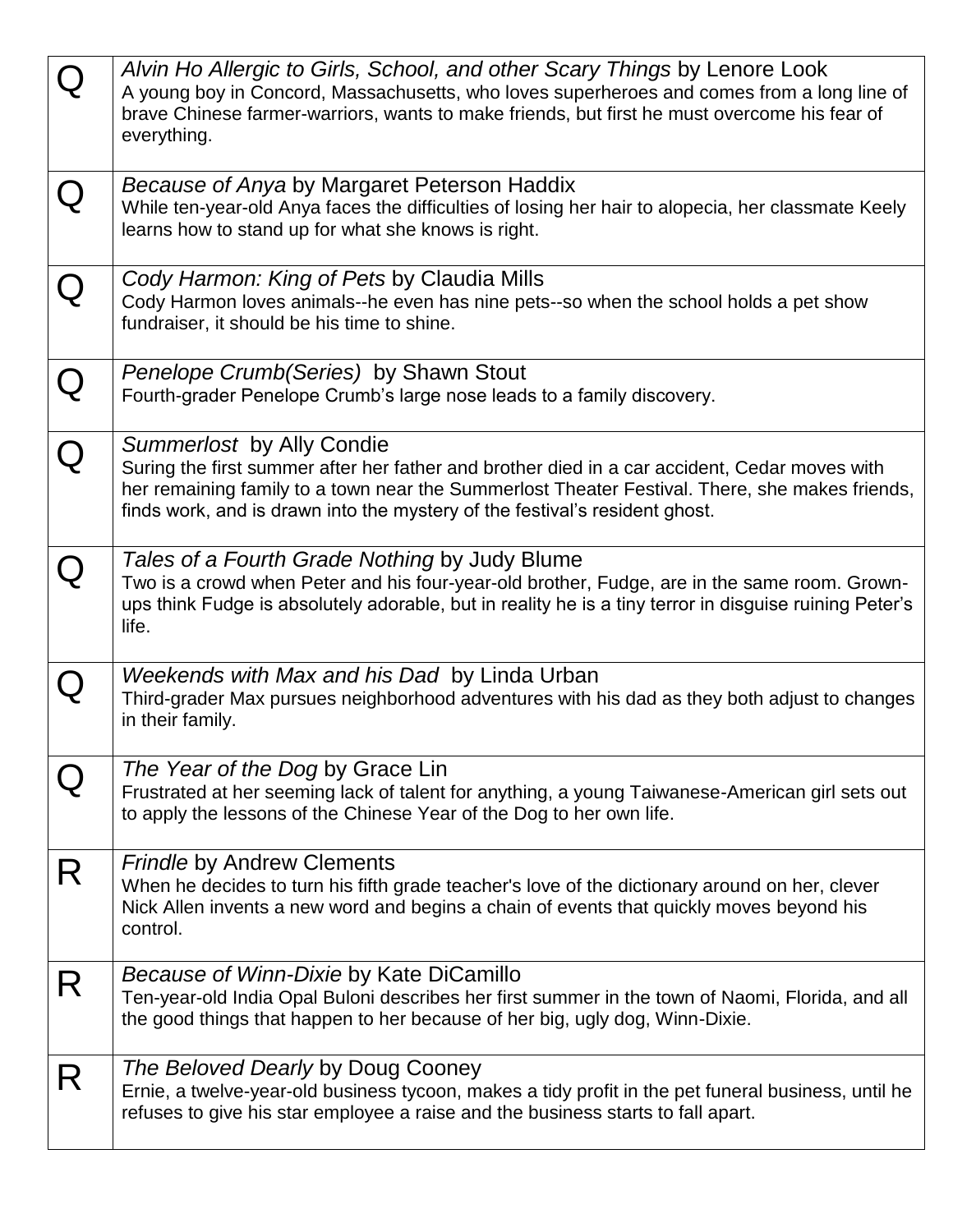| R | How to Eat Fried Worms by Thomas Rockwell                                                                                                  |
|---|--------------------------------------------------------------------------------------------------------------------------------------------|
|   | Billy wants a dirt bike so badly he makes a bet with his friends that for fifty dollars he'll eat a<br>worm every day for fifteen days.    |
|   |                                                                                                                                            |
| R | Julia Gillian and the Art of Knowing by Alison McGhee                                                                                      |
|   | Julia Gillian learns a lot about facing fear as she and her dog take long walks through their                                              |
|   | neighborhood one hot summer and she seeks the courage to finish a book that could have an                                                  |
|   | unhappy ending.                                                                                                                            |
| R | Moxy Maxwell Does Not Love Stuart Little by Peggy Gifford                                                                                  |
|   | With summer coming to an end, about-to-be-fourth-grader Moxy Maxwell does a hundred                                                        |
|   | different things to avoid reading her assigned summer reading book.                                                                        |
|   | <b>Nasty Stinky Sneakers by Eve Bunting</b>                                                                                                |
| R | Will ten-year-old Colin find his missing stinky sneakers in time to enter "The Stinkiest Sneakers"                                         |
|   | in the World" contest? Find out in this hilarious book.                                                                                    |
|   |                                                                                                                                            |
| R | Niagara Falls, or Does It? By Henry Winkler<br>Hank, Ashley, and Frankie are excitedly preparing for a magic show at the Rock 'N Bowl when |
|   | Hank's creative alternative to an English essay lands him in detention and grounded the week of                                            |
|   | the show.                                                                                                                                  |
|   |                                                                                                                                            |
| R | <b>Rules by Cynthia Lord</b><br>Frustrated at life with an autistic brother, twelve-year-old Catherine longs for a normal existence        |
|   | but her world is further complicated by a friendship with a young paraplegic.                                                              |
|   |                                                                                                                                            |
| S | Dear Max by Sally Grindley                                                                                                                 |
|   | As Max--who is almost ten--and his favorite author, D.J. Lucas, exchange letters, the two writers                                          |
|   | help each other with their new books and develop a special friendship.                                                                     |
| S | Fizzy Whiz Kid by Maiya Williams                                                                                                           |
|   | Moving to Hollywood with his academic parents, Mitch feels like an outsider in his school where                                            |
|   | everyone has connections to the entertainment industry but him, until he is cast in a soda<br>commercial.                                  |
|   |                                                                                                                                            |
| S | Ida B: --and Her Plans to Maximize Fun, Avoid Disaster, and (Possibly) Save the                                                            |
|   | <b>World by Katherine Hannigan</b>                                                                                                         |
|   | Ida B spends happy hours being home-schooled and playing in her family's apple orchard, until                                              |
|   | her mother gets sick and her parents must sell part of the orchard and send her to public school.                                          |
| S | Lemonade War by Jacqueline Davis                                                                                                           |
|   | Evan and his younger sister, Jesse, react very differently to the news that they will be in the                                            |
|   | same class for fourth grade and decide to battle it out through competing lemonade stands.                                                 |
|   | <b>Million Dollar Shot by Dan Gutman</b>                                                                                                   |
| S | Eleven-year-old Eddie gets a chance to win a million dollars by sinking a foul shot at the                                                 |
|   | National Basketball Association finals.                                                                                                    |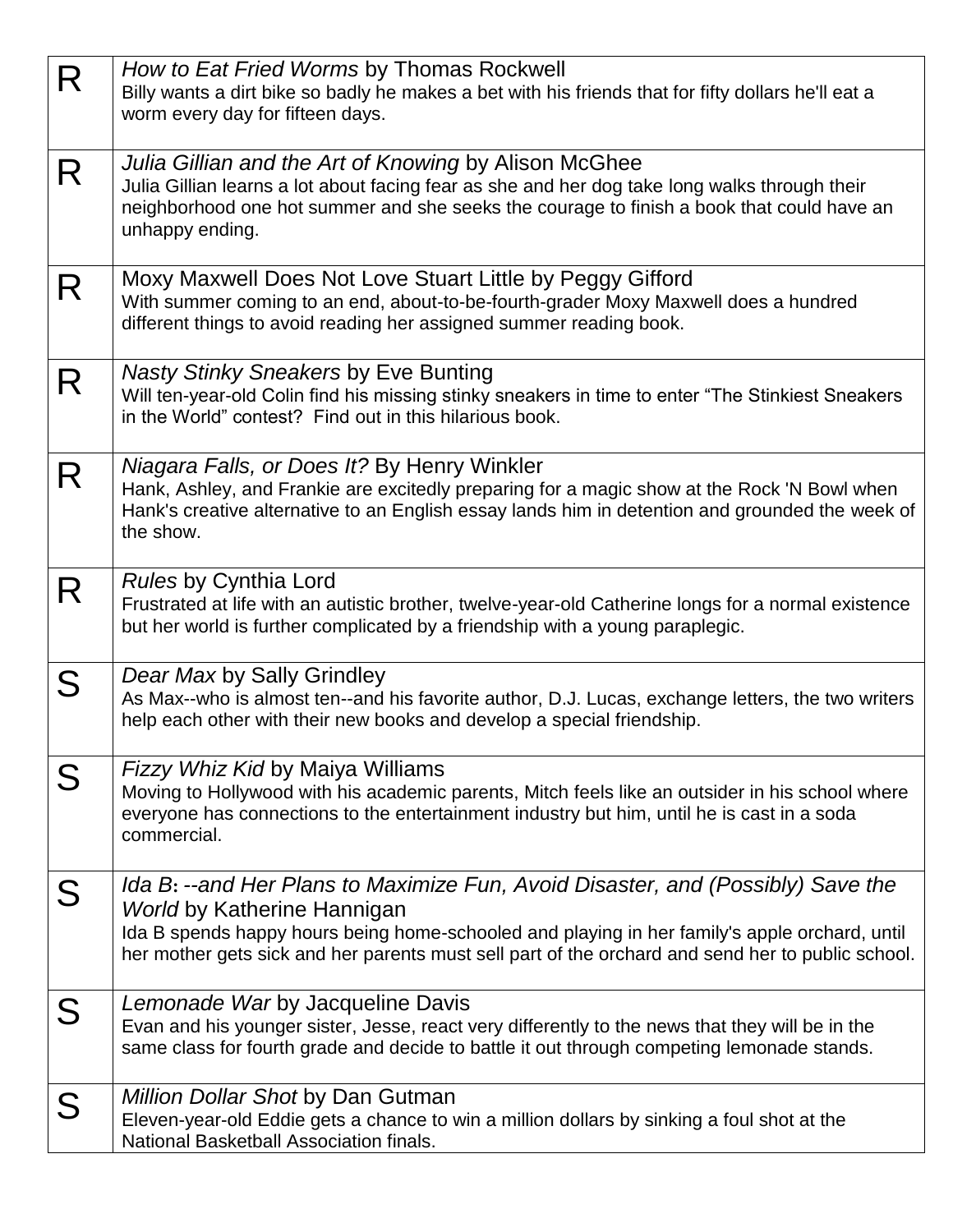| S | Out of My Mind by Sharon Draper<br>Considered by many to be mentally retarded, a brilliant, impatient fifth-grader with cerebral palsy<br>discovers a technological device that will allow her to speak for the first time.                                                        |
|---|------------------------------------------------------------------------------------------------------------------------------------------------------------------------------------------------------------------------------------------------------------------------------------|
| S | <b>Skunk Scouts by Laurence Yep</b><br>Teddy goes on a camping trip with his uncle and younger brother, his first outing away from San<br>Francisco's Chinatown, and learns some interesting facts about nature, his uncle, and himself.                                           |
| S | What I Call Life by Jill Wolfson<br>Placed in a group foster home, eleven-year-old Cal Lavender learns how to cope with life from<br>the four other girls who live there and from their storytelling guardian, the Knitting Lady.                                                  |
|   | <b>Bridge to Terabithia by Katherine Paterson</b><br>The life of a ten-year-old boy in rural Virginia expands when he becomes friends with a<br>newcomer who subsequently meets an untimely death trying to reach their hideaway,<br>Terabithia, during a storm.                   |
|   | Deliver Us from Normal by Kate Klise<br>Trapped in the middles of a very wacky family, life for eleven-year-old Charles Harrisong is<br>anything but normal in Normal, Illinois.                                                                                                   |
|   | <i>Harriet the Spy by Louise Fitzhugh</i><br>Eleven-year-old Harriet keeps notes on her classmates and neighbors in a secret notebook, but<br>when some of the students read the notebook, they seek revenge.                                                                      |
|   | How to Steal a Dog by Barbara O'Connor<br>Georgina, desperate to improve her family's situation, persuades her younger brother to help<br>her in an elaborate scheme to get money by stealing a dog and then claiming the reward.                                                  |
|   | Joey Pigza Loses Control (Series) by Jack Gantos<br>Joey, who is still taking medication to keep him from getting to wired, goes to spend the summer<br>with the hard-drinking father he has never known and tries to help the basketball team he<br>coaches win the championship. |
|   | Love that Dog by Sharon Creech<br>A young student, who comes to love poetry through a personal understanding of what different<br>famous poems mean to him, surprises himself by writing his own inspired poem.                                                                    |
|   | The Mother-Daughter Book Club by Heather Vogel Frederick<br>When the mothers of four sixth-grade girls with very different personalities pressure them into<br>forming a book club, they find that they have much more in common than they could have<br>imagined.                 |
|   | Notes From a Liar and Her Dog by Gennifer Choldenko<br>Eleven-year-old Ant, stuck in a family that she does not like, copes by pretending that her "real"<br>parents are coming to rescue her, loving her dog, volunteering at the zoo, and bending the truth<br>and telling lies. |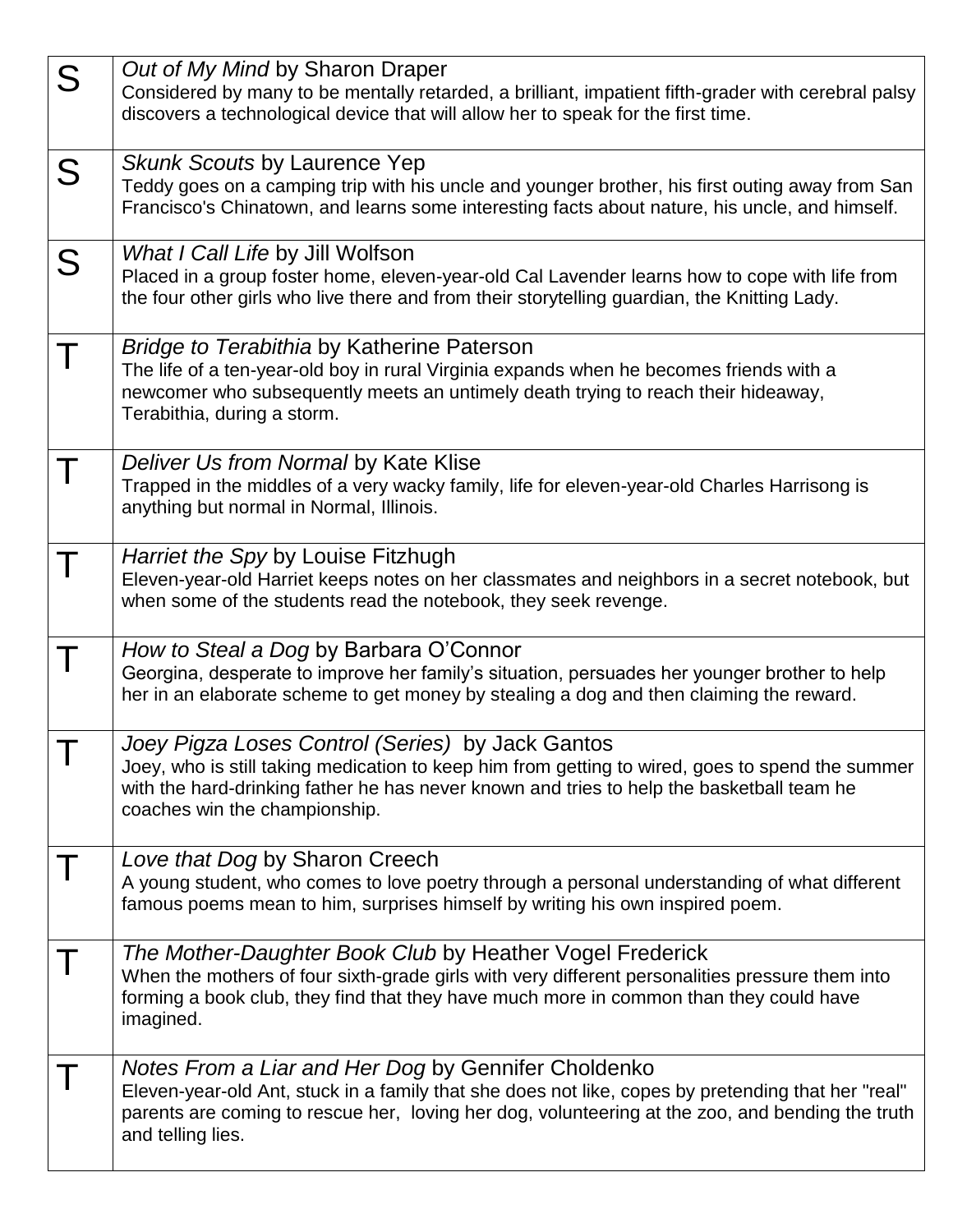|   | Oggie Cooter by Sarah Weeks<br>Oggie Cooter has a talent – he can charve better than anyone else in Truman Elementary<br>School. (Charving, for the uninitiated, is the carving of a piece of cheese with ones teeth.) Oggie<br>doesn't think this is anything special - but his whole school will soon be disagreeing with him.<br>Suddenly he's the star of the school but he's not sure that he wants to shine that way. |
|---|-----------------------------------------------------------------------------------------------------------------------------------------------------------------------------------------------------------------------------------------------------------------------------------------------------------------------------------------------------------------------------------------------------------------------------|
|   | <b>Penderwicks by Jeanne Birdsall</b><br>While vacationing with their widowed father in the Berkshire Mountains, four lovable sisters,<br>ages four through twelve, share adventures with a local boy, much to the dismay of his snobbish<br>mother.                                                                                                                                                                        |
|   | The Strange Case of Origami Yoda by Tom Angleberger<br>Sixth-grader Tommy and his friends describe their interactions with a paper finger puppet of<br>Yoda, as they try to figure out whether or not the puppet can really predict the future.                                                                                                                                                                             |
|   | Swindle by Gordon Korman<br>After an unscrupulous collector cons him out of a valuable baseball card, sixth-grader Griffin<br>Bing puts together a band of misfits to break into Palomino's heavily guarded store and steal the<br>card back.                                                                                                                                                                               |
|   | The Trouble with Mark Hopper by Elissa Brent Weissman<br>When two boys with the same name, similar looks, and very different personalities go to the<br>same middle school, confusion ensues, but things improve when they become study partners.                                                                                                                                                                           |
|   | A Week in the Woods by Andrew Clements<br>The fifth grade's annual camping trip in the woods tests Mark's survival skills and his ability to<br>relate to a teacher who seems out to get him.                                                                                                                                                                                                                               |
|   | When Life Gives You O.J. by Erica Perl<br>Zelly wants a dog, so at the urging of her grandfather she takes care of a "practice dog" made<br>out of an orange juice jug to show her parents that she is ready for the responsibility.                                                                                                                                                                                        |
| U | Flipped by Wendelin Van Draanen<br>In alternating chapters, two young people describe how their feelings about themselves, each<br>other, and their families have changed over the years.                                                                                                                                                                                                                                   |
|   | So B. It by Sarah Weeks<br>After spending her life with her mentally disabled mother and agora-phobic neighbor, twelve-<br>year-old Heidi sets out from Reno, Nevada, to New York to find out who she is.                                                                                                                                                                                                                   |
|   | Ways to Live Forever by Sally Nicholls<br>Eleven-year-old Sam McQueen, who has leukemia, writes a book during the last three months<br>of his life, in which he tells about what he would like to accomplish, how he feels, and things that<br>have happened to him.                                                                                                                                                        |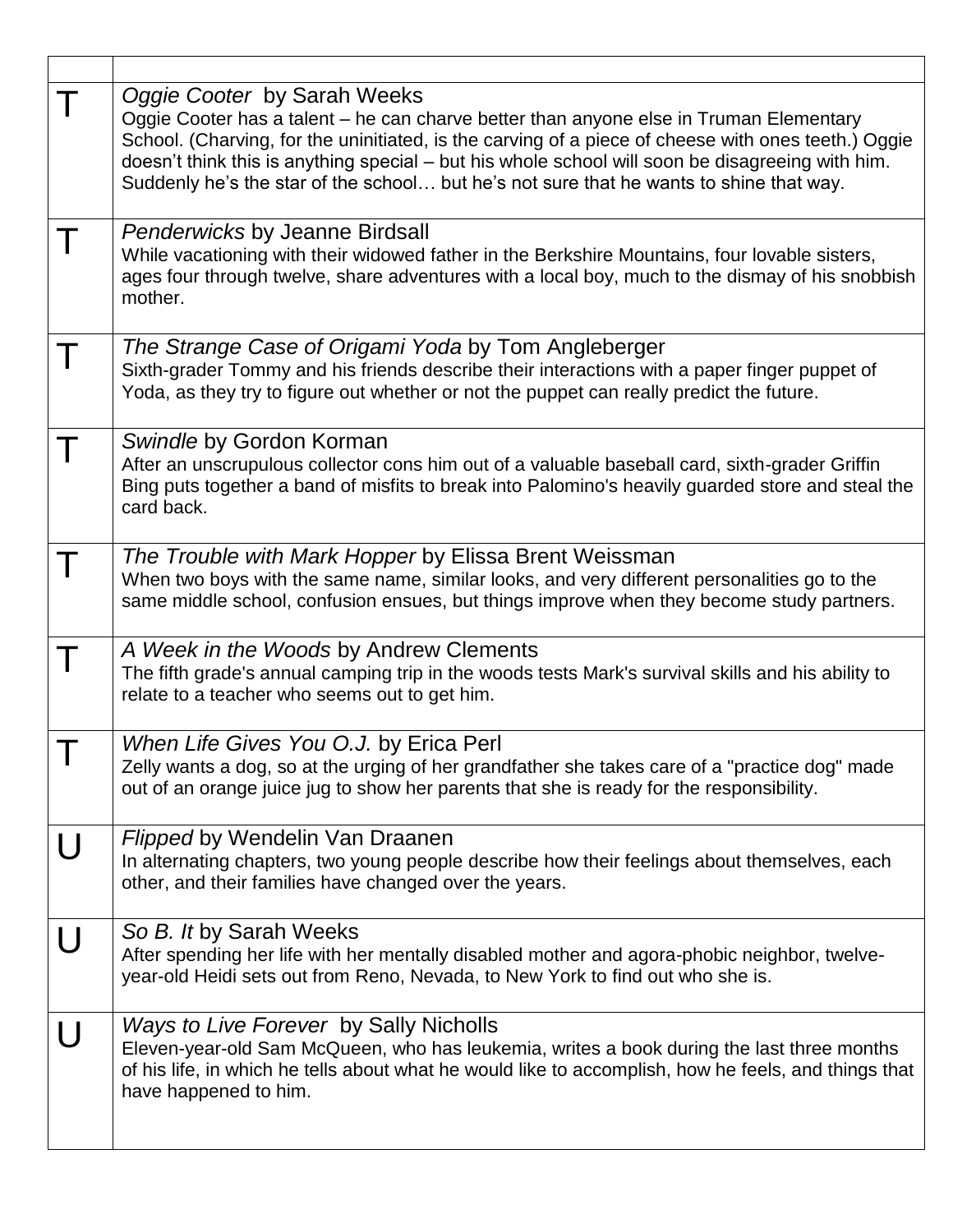| Wonder by R.J. Palacio<br>August Pullman is not an ordinary ten-year-old kid. He was born with a craniofacial abnormality,<br>a genetic defect that caused his facial features to be severely deformed. His life has never been<br>'normal'. Despite his differences August and his parents decide to transition him from home<br>school to a private school now that he is entering fifth grade.                               |
|---------------------------------------------------------------------------------------------------------------------------------------------------------------------------------------------------------------------------------------------------------------------------------------------------------------------------------------------------------------------------------------------------------------------------------|
| <b>Absolutely Almost by Lisa Graff</b><br>Ten-year-old Albie has never been the smartest, the best at gym, the greatest artist, or the most<br>musical in his class, as his parents keep reminding him. But his new nanny Calista helps him<br>uncover his strengths and take pride in himself.                                                                                                                                 |
| Becoming Naomi Leon by Pam Muñoz Ryan<br>Naomi Soledad Leon Outlaw has had a lot to contend with in her young life, her name for one.<br>With Gram and her little brother, Owen, life at Avocado Acres Trailer Rancho in California is<br>happy and peacefuluntil her mother reappears after seven years of being gone, stirring up all<br>sorts of questions and challenging Naomi to discover and proclaim who she really is. |
| Crash by Jerry Spinelli<br>Seventh-grader John "Crash" Coogan has always been comfortable with his tough, aggressive<br>behavior, until his relationship with an unusual Quaker boy and his grandfather's stroke make<br>him consider the meaning of friendship and the importance of family.                                                                                                                                   |
| Heat by Mike Lupica<br>Pitching prodigy Michael is on the run from social services after being banned from playing Little<br>League baseball because rival coaches doubt he his age and he has no parents to offer them<br>proof.                                                                                                                                                                                               |
| Holes by Louis Sachar<br>As further evidence of his family's bad fortune, Stanley Yelnats is sent to a horrible correctional<br>camp in the Texas desert where he finds his first real friend, a treasure, and a new sense of<br>himself.                                                                                                                                                                                       |
| Lawn Boy by Gary Paulsen<br>Things get out of hand for a twelve-year-old boy when a neighbor convinces him to expand his<br>summer lawn mowing business.                                                                                                                                                                                                                                                                        |
| Locomotion by Jacqueline Woodson<br>In a series of poems, eleven-year-old Lonnie writes about his life, after the death of his parents,<br>separated from his younger sister, living in a foster home, and finding his poetic voice at school.                                                                                                                                                                                  |
| Liar and Spy by Rebecca Stead<br>Seventh-grader Georges adjusts to moving from a house to an apartment, his father's efforts to<br>start a new business, his mother's extra shifts as a nurse, being picking on at school, and Safer,<br>a boy who wants his help spying on another resident of their building.                                                                                                                 |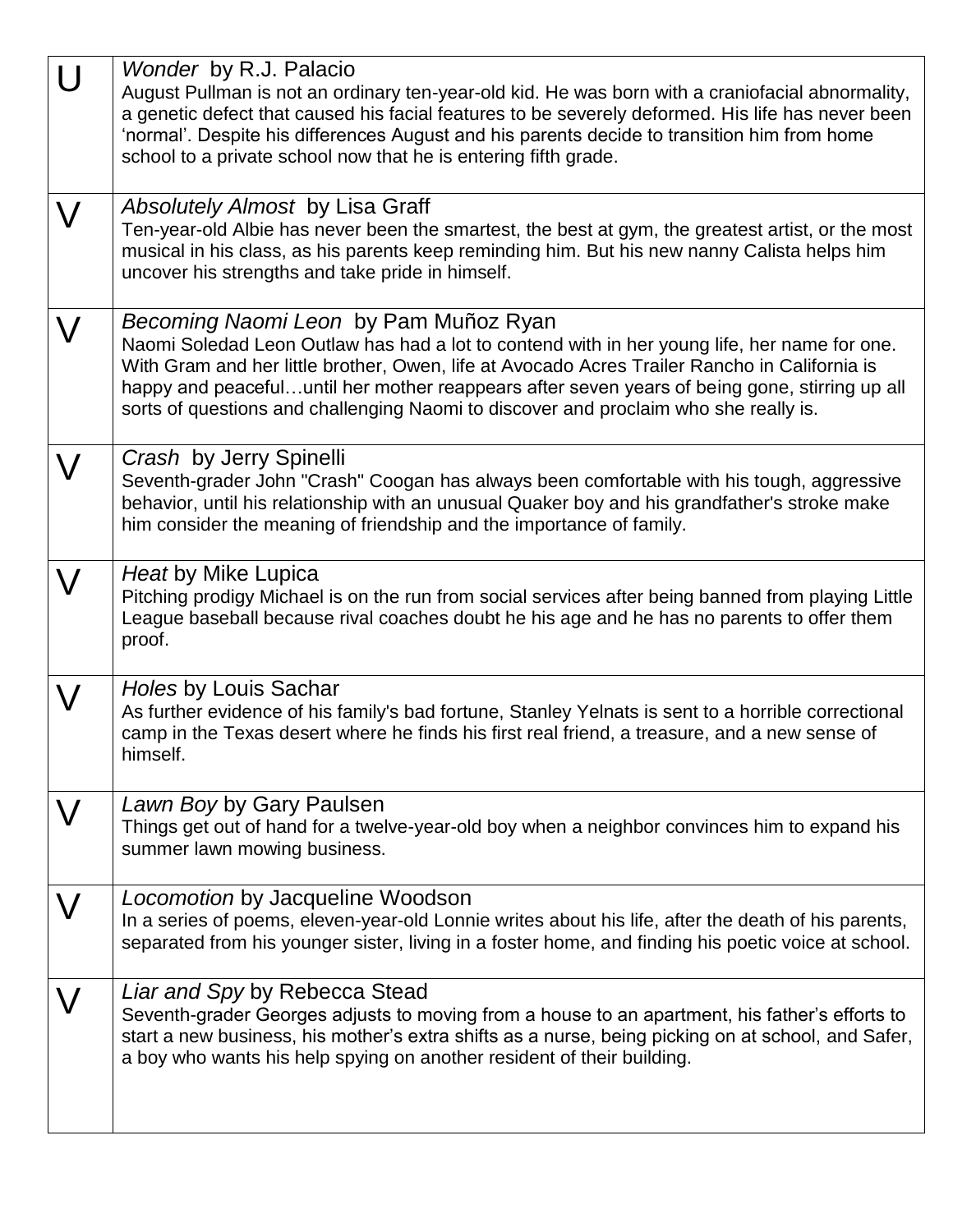| $\bm{\nabla}$ | Middle School: The Worst Years of my Life by James Patterson<br>When Rafe Kane enters middle school, he teams up with his best friend, "Leo the Silent," to<br>create a game to make school more fun by trying to break every rule in the school's code of<br>conduct.                                                                                |
|---------------|-------------------------------------------------------------------------------------------------------------------------------------------------------------------------------------------------------------------------------------------------------------------------------------------------------------------------------------------------------|
|               | Olive's Ocean by Kevin Henkes<br>On a summer visit to her grandmother's cottage by the ocean, Martha gains perspective on the<br>death of a classmate, on her relationship with her grandmother, and on her feelings for an older<br>boy.                                                                                                             |
| $\bigvee$     | <b>Pictures of Hollis Woods by Patricia Reilly Giff</b><br>A troublesome twelve-year-old orphan, staying with an elderly artist who needs her, remembers<br>the only other time she was happy in a foster home, with a family that truly seemed to care<br>about her.                                                                                 |
|               | Stargirl by Jerry Spinelli<br>In this story about the perils of popularity and the courage of nonconformity, an eccentric<br>student named Stargirl changes Mica High School forever.                                                                                                                                                                 |
| ${\sf W}$     | Almost Home by Joan Bauer<br>With the help of a rescue dog, Shush; a foster family; a supportive teacher; a love of poetry;<br>and her own grace and good humor, Sugar comes to understand that while she can't control the<br>hand life deals her, she can control how she responds.                                                                 |
| ${\sf W}$     | Counting by 7s by Holly Goldberg Sloan<br>Willow Chance is a 12-year-old genius, obsessed with nature and diagnosing medical<br>conditions, who finds it comforting to count by 7s. It has never been easy for her to connect with<br>anyone other than her adoptive parents, but it hasn't kept her from leading a happily quiet life,<br>until now. |
| W             | <b>Walk Two Moons by Sharon Creech</b><br>Thirteen-year-old Salamanca Tree Hiddle's mother has disappeared. While tracing her footsteps<br>on a car trip from Ohio to Idaho with her grandparents, Salamanca tells a story to pass the time<br>about a friend named Phoebe Winterbottom whose mother vanished. Salamanca hopes to bring<br>her home.  |
| X             | Deep Down Popular by Phoebe Stone<br>Jessie Lou Ferguson has a crush on the hugely popular Conrad Parker Smith, and when he<br>suddenly develops a medical problem and the teacher asks Jessie Lou to help him, they<br>become friends.                                                                                                               |
| X             | Jeremy Fink and the Meaning of Life by Wendy Mass<br>Just before his thirteenth birthday, Jeremy Fink receives a keyless locked box--set aside by his<br>father before his death five years earlier--that purportedly contains the meaning of life.                                                                                                   |
|               | <b>Paper Things by Jennifer Richard Jacobson</b><br>After joining her brother when he decides to leave their guardian, Ari endures a life of<br>homelessness that challenges her schoolwork, friendships, and the promise made to her other<br>that she and her brother would stay together.                                                          |